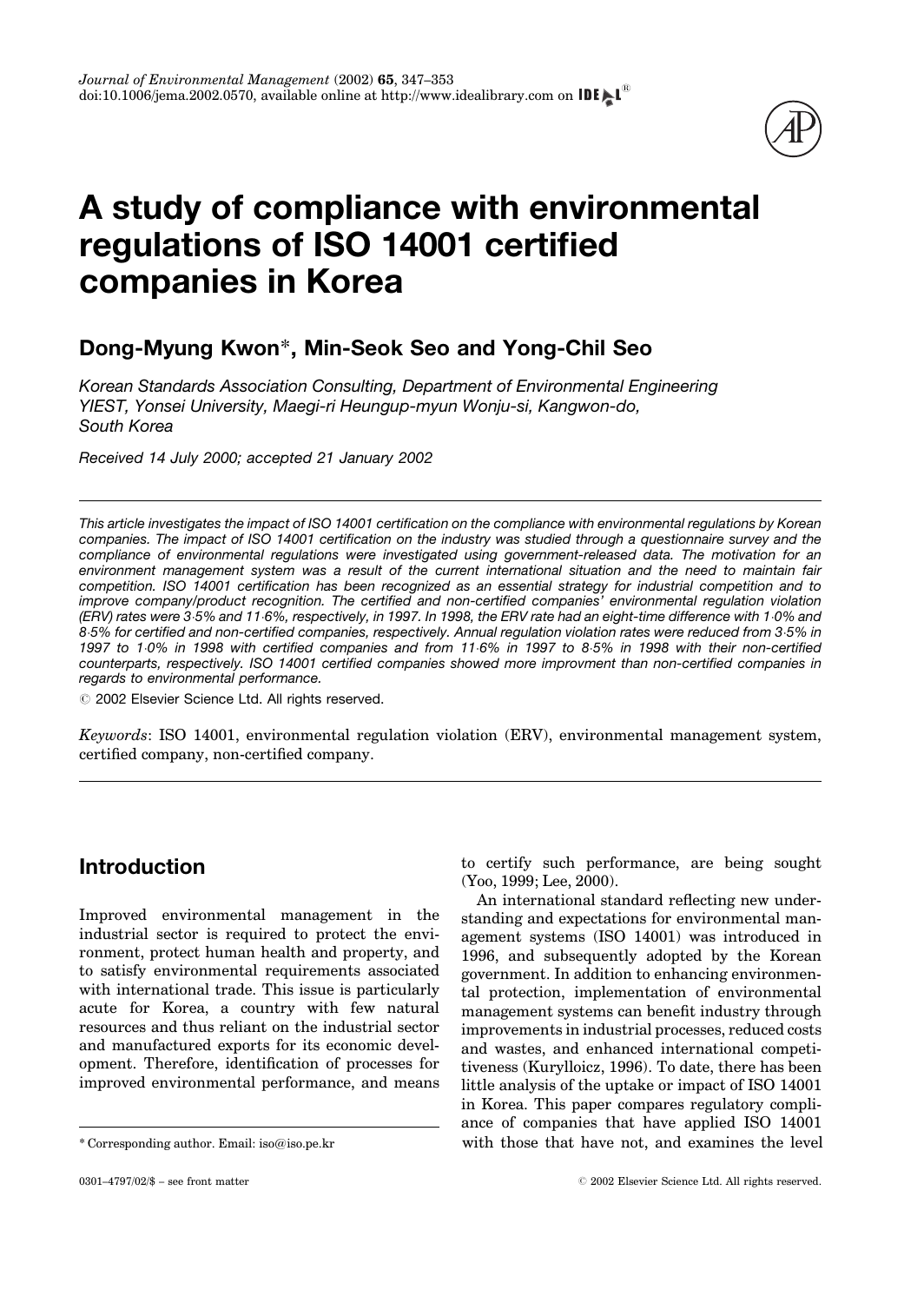of environmental improvement being achieved through application of the standard.

### Scope and method of the study

This study confirms the reliability of environment regulation violation rates between ISO 14001 certi fied and non-certified companies and performs a test of early population rate differences in analyzing the effectiveness of the ISO 14001 certification scheme with respect to industrial environment improvement and regulation conformance. Based on this result, the study analyzes ISO 14001 requirements and implementation steps, and then explores reasons for ISO 14001 certification, comparison of the differences between ISO 14001 certified and non-certified companies, and the effectiveness of certification in terms of environmental performance. Improvement and enhancement of regulation conformance rates according to the summarization of the ISO 14001 system flow brings continuous environment improvement in Korean industries.

This study refers to the Korean Accreditation Body-published data for the number of ISO 14001 certification companies in Korea and recent ISOpublished data for the ISO 14001 certificationabroad status. Questionnaires on environmental improvement were collected from 138 companies designated as environmental-friendly from 5 April 1999 to 10 May 1999 and 28 of the ISO 14001 certified companies among them are analyzed. Regulation violation status was based on the data published by the Ministry of Environment in Korea on companies designated as having contaminated the environment, which were disclosed from January 1997 to February 1999 [\(Ministry](#page--1-0) of [Environment,](#page--1-0) 1998, 1999). For tests on the regulation violation rate difference between total and certified companies the Statistical package of Statsoft was used.

### ISO 14001 research requirements

The ISO 14001 Environmental management system is implemented in five stages: the policy, planning, implementation and operation, inspection and corrective activities, and review by management. The stage that relates to environment regulation is planning (Don, [1996\)](#page--1-0).

In the planning stage, a company's current environmental status is reviewed to find environmental problems such as regulation violations, appropriate regulations for organizational performance, product, and service. In the implementation, operation, and corrective action stages, the establishment and implementation of countermeasures aims at improving environmental performance.

Conformance to environment regulations requires that all employees participate. However, conformance can be difficult because employees may have little incentive or instruction as to how to participate. Some employers also find environmental management expensive with regard to their final product. In the environmental management system, however, all employees investigate the process, product, and organizational problems. In particular, ISO 14001 requires that the organization establish and maintain procedures to identify the environmental aspects of its activities, products or services that it can control and any other aspects which the company can influence. The organization shall ensure that the aspects related to these significant impacts are considered in setting its environmental objectives. ISO 14001 requirements are as below (ISO [14001,](#page--1-0) 1996),

#### Environmental policy

The environmental policy and the requirements to pursue this policy via objectives, targets, and environmental programs.

#### Planning

The analysis of the environmental aspects of the organization (including its processes, products and services as well as the goods and services used by the organization).

#### Implementation and operation

Implementation and organization of processes to control and improve operational activities that are critical from an environmental perspective (including both products and services of an organization).

#### Checking and corrective action

Checking and corrective action including the monitoring, measurement, and recording of the characteristics and activities that can have a significant impact on the environment.